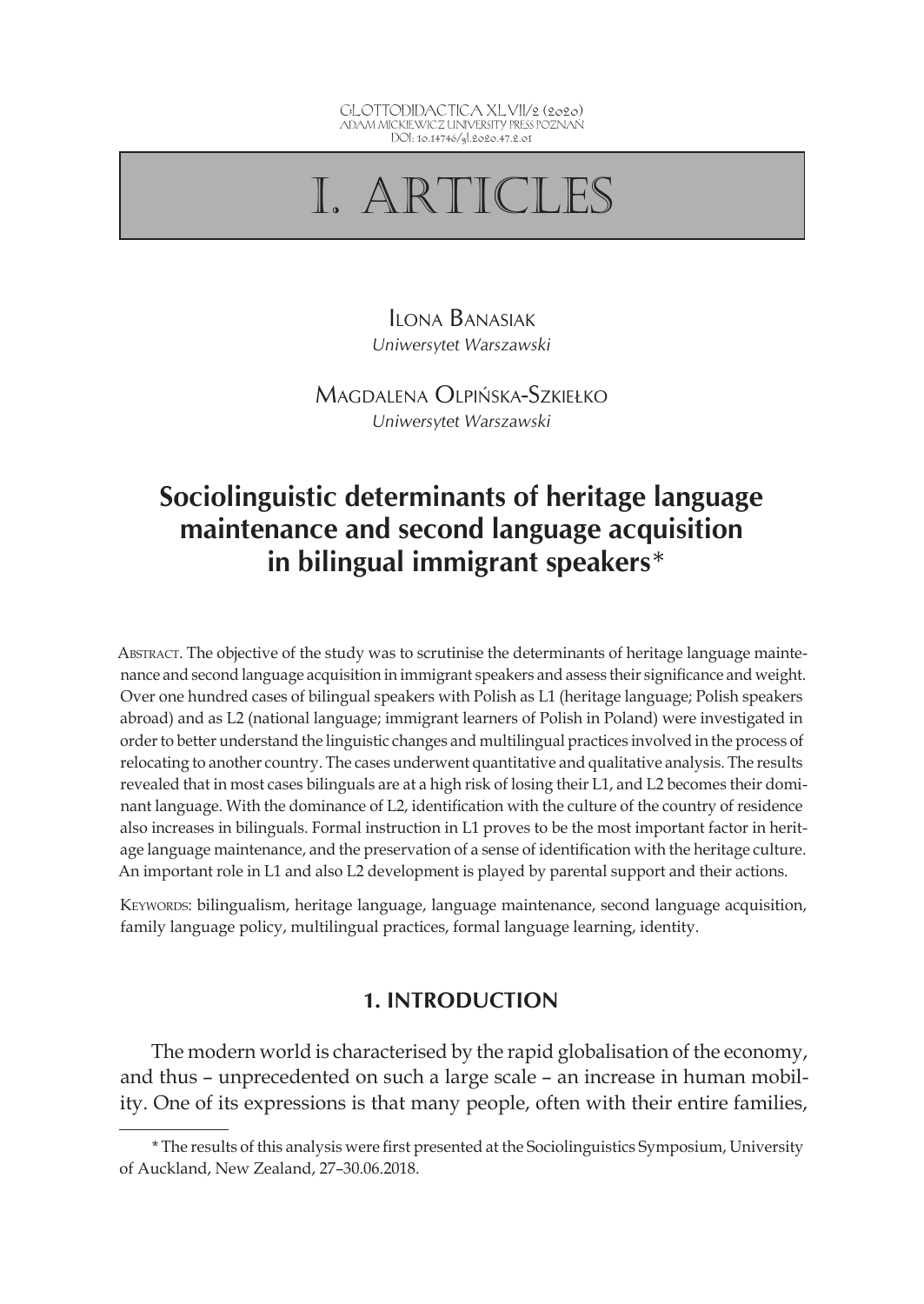move to another country for political, economic or ideological reasons. International mobility has resulted in a diversity of transnational and crosslinguistic families, families in which multilingualism is a dominant cultural feature (Lanza & Wei 2016). Many of them are faced with serious and difficult decisions concerning family language policies as they integrate into a new community (King & Fogle 2013).

Emigration is closely related to the issue of social and cultural integration. In public discourse, integration is often viewed from the perspective of the destination state of the emigration, with proficiency in the national language being viewed as the main indicator of integration. For example, in recent debates on school success and integration across the world, politicians have made demands in the media for transnational families with a minority and / or immigrant background to use the majority language at home, e.g. in New Zealand, where a report from the Office of Ethnic Affairs suggested that migrant families should consider speaking English to their children to improve their level of English (New Zealand's Office of Ethnic Affairs 2013, after King & Cunningham 2016: 81). Where the language of the family (often referred to as an *inherited* or a *heritage language* – e.g. Cvikić, Novak Milić & Aladrović Slovaček 2016; Bertelle 2018) does not have any prestige in the destination country, and it can even be seen as a factor hindering integration, the family is left with the choice of whether to turn their back on their heritage language or try to preserve it through various intentional and consistent actions.

Thus, when it comes to the rich spectrum of issues related to family language policies and educational topics affecting integration in a new community, for the purposes of this analysis we have chosen primarily those related to preserving or losing a family language. We also concentrate on issues connected with shaping bilingual competence, possible dominance of the second language over the heritage language, and shaping the identity of a bilingual person. In our study, we focus on bilingualism as a socio-cultural and educational resource, in the sense in which De Houwer (2015) refers to "harmonious bilingualism".

Based on the above, the objectives of this paper are to present the results of an analysis of over one hundred case studies in order to identify common factors and processes affecting bilingual practices and cultural integration of bilingual immigrant speakers, with a focus on people with Polish as their heritage language (L1) or their second language (L2). The aim of the analysis was to identify factors determining their heritage language maintenance or loss and their second language acquisition.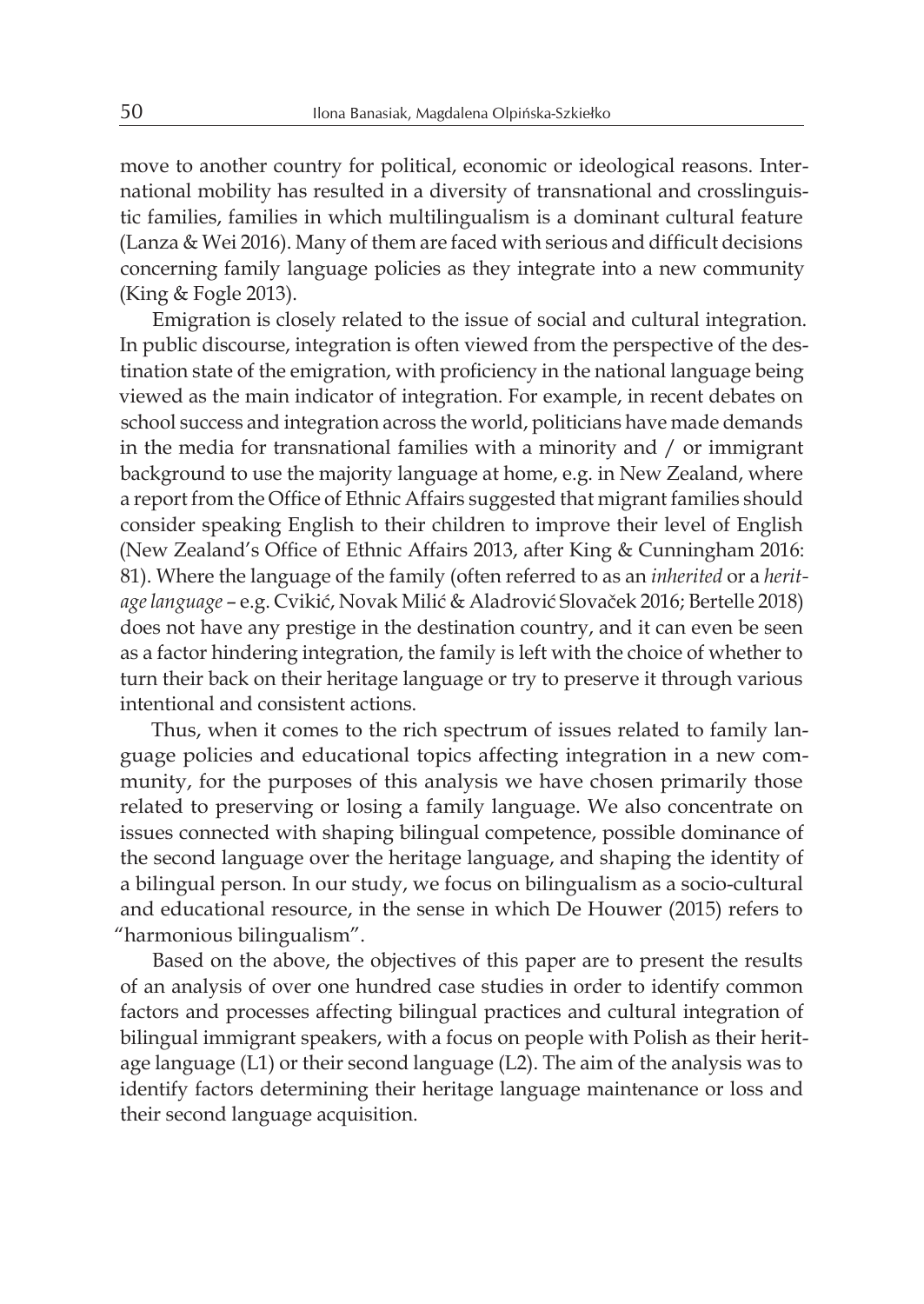# **2. DEFINITION OF BILINGUALISM**

In this study, we will deal with *individual bilingualism*, leaving the issues of social and group bilingualism beyond the scope of our direct interest. From the entire spectrum of definitions of *bilingualism*, covering both extreme positions, represented, at one end, by Bloomfield (1933: 56), who required from a bilingual person "native-like control of two languages", and, at the other end by Hall (1952: 14, after Haugen 1987: 14), who admitted those who had "at least some knowledge and control of the grammatical structure of the second language" as bilingual persons, we chose a position in which a distinction is made between "surface competence" in the second language (Basic Interpersonal Communicative Skills / BICS) and "academically related language competence" (Cognitive Academic Language Proficiency / Academic Language Proficiency / CALP, Cummins 1979; cf. Baker 2011). Accordingly, a bilingual person is a person who has such a degree of proficiency in both of his or her languages that it allows him or her to perform complex cognitive operations, such as processing and expressing knowledge in both languages, regardless of whether they are developed to the same or comparable degree ("balanced bilingualism") or whether one of them is the person's dominant language and the other is a weaker language ("functional bilingualism", cf. Aleemi 1991: 72; Jonekeit & Kielhöfer 2002: 12; Baker 2011: 12).

However, the criterion of language competence (criterion 1) is not the only determinant of bilingualism in this study. In light of the literature on the subject (e.g. Arsenian 1937/1972; Wei 2008; Baker 2011), we adopted further criteria to distinguish people with high language competence in two (or more) languages from those who are bilingual (multilingual). These further criteria are:

- 1) the age of onset of the process of acquiring a second language we consider a bilingual person to be someone whose first close contact with both languages took place during the so-called *sensitive period* (cf. e.g. Patkowski 1980), that is to say during the first 10 years of their life, when the most intensive processes of first language acquisition occur and when a second language can be acquired by a child as "his or her mother tongue" (cf. Wode 2000, 2004)<sup>1</sup>;
- 2) an individual assessment of their own bilingualism we consider a person to be bilingual if they are aware of their own bilingualism, irrespective of any objective evaluation of his or her language proficiency in both

<sup>&</sup>lt;sup>1</sup> For a detailed discussion and review of the literature on the controversy of "critical age" and "sensitive period" in language acquisition, i.a. the "thresholds" for the development of particular language skills, see Olpińska-Szkiełko (2013: 56 ff).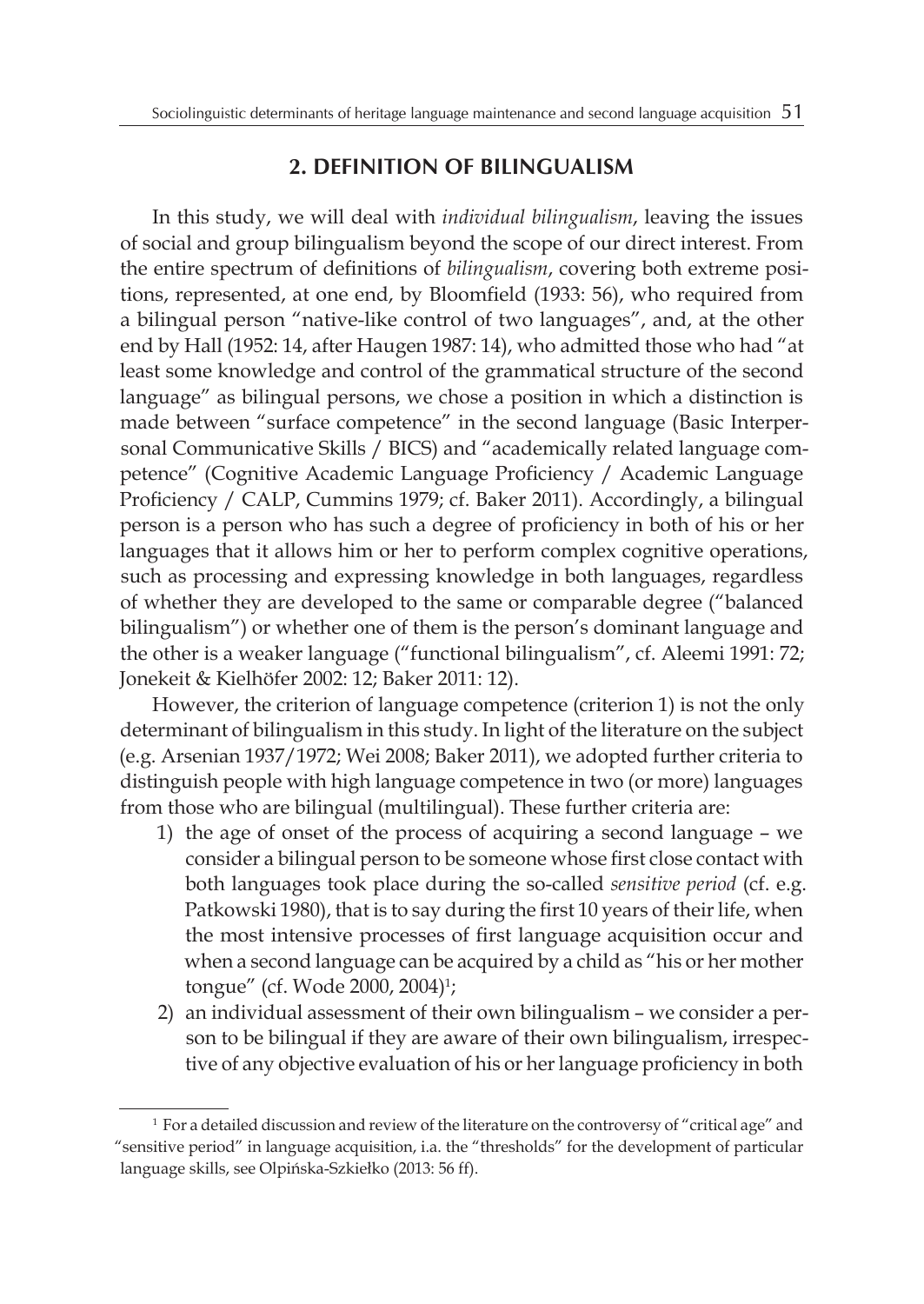languages. In other words, a person who subjectively describes himself or herself as a bilingual individual (Aleemi 1991; Jonekeit & Kielhöfer 2002);

3) the social and cultural context in which the bilingualism developed – we consider a person to be bilingual if they acquired both languages in a natural bi- or multilingual environment. For the purposes of our analysis, this means in the specific situation of a family emigrating to a new country of residence.

In this paper, L1 is understood as the first language in terms of the chronology of acquisition, irrespective of whether it is the dominant language of the bilingual person or his or her weaker language. It is a language acquired in the family of a bilingual person, the language of his or her parents and their country of origin, also referred to in this paper as a heritage language or an inherited language.

Consequently, L2 is defined as the second language acquired by a bilingual person, even if it has become a dominant language. L2 is the national language of the new country of residence, acquired in the more extended social environment of a bilingual person, e.g. in kindergarten or at school.

#### **3. THE STUDY**

#### **3.1. The subject of analysis**

The analysis focused on case studies of bilingual speakers. These were conducted by students at the Faculty of Applied Linguistics of the University of Warsaw in the years 2013–2017 as part of a research project devoted to selected aspects of bilingualism2 . Each biography was prepared by a different student. All the student researchers participating in the project agreed for their case studies to be used in a further analysis. The interviewees' personal data were anonymised. For the purposes of this analysis, only biographies which received a positive evaluation and fulfilled a predefined set of criteria (see Section 2) were taken into consideration.

Language biographies of bilinguals (in some cases multilingual speakers) were prepared on the basis of interviews. To complete the task, the student researchers were assigned to conduct an unstructured interview, that is to say the interviews did not take place according to a predefined questionnaire to minimise the risk of suggesting certain responses. On the contrary, the researchers were free to choose and formulate questions. Generally speaking, the questions

<sup>2</sup> The case studies that were the subject of analysis in the present paper have not been published yet. The materials have been documented for the purpose of the project and are in the authors' possession. Other materials collected as part of this project were used for further analyses in Olpińska-Szkiełko (2016) and Banasiak and Olpińska-Szkiełko (2019).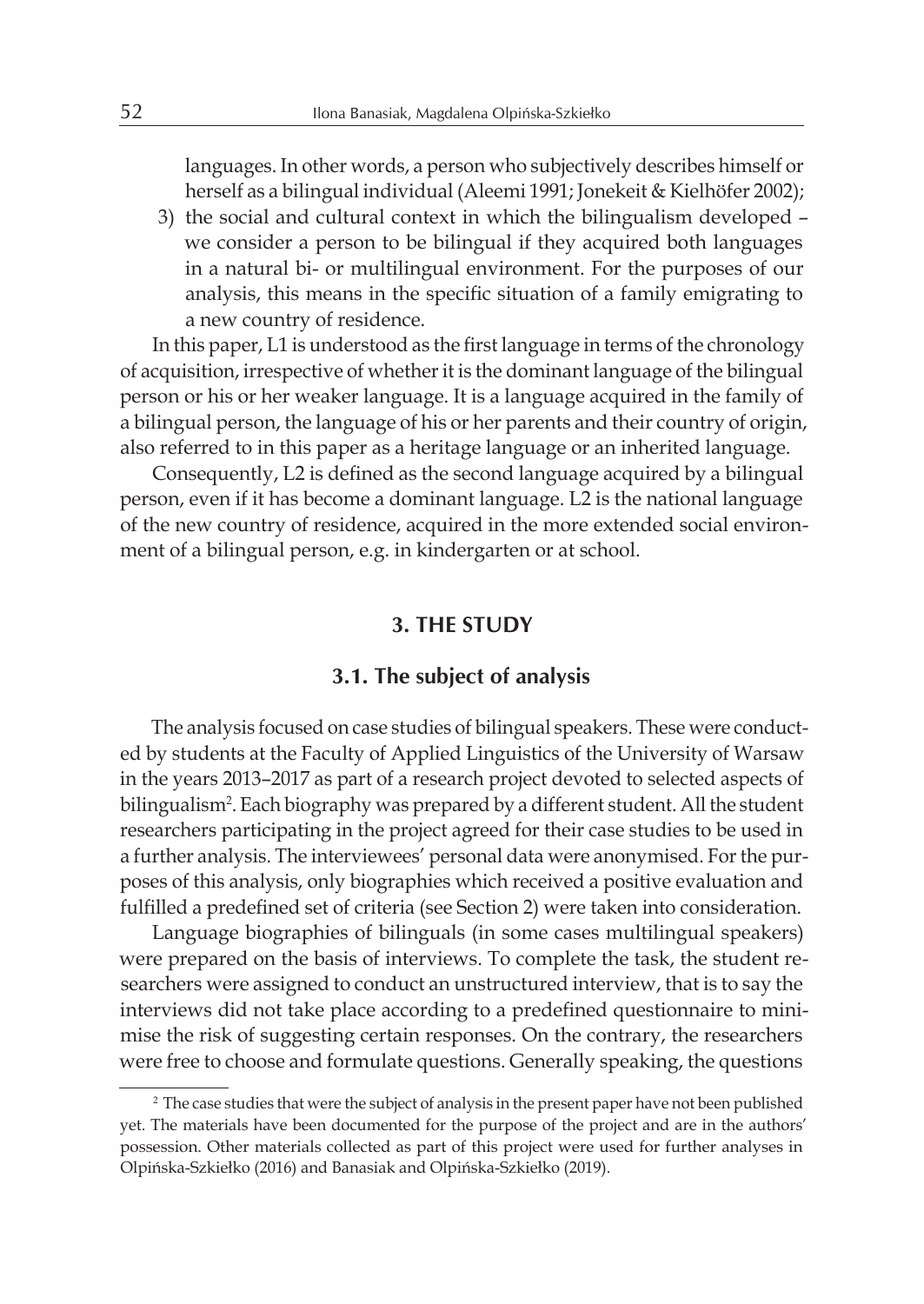referred to the family situation of bilingual (sometimes multilingual) speakers, their attitudes to both of the languages and cultures, their own bilingualism (and biculturalism), as well as a subjective assessment of their linguistic competence in both languages and their experiences connected with bilingualism. In four cases, the bilinguals reported their own linguistic biography and analysed their own language development and skills.

In relation to the four criteria specified previously (see Section 2), 143 case studies were initially selected for analysis. However, since we wanted to identify those sociolinguistic determinants that are responsible for L1 / heritage language maintenance or loss and L2 acquisition in bilingual immigrant speakers, we had to concentrate on families who had spent a longer time in a new country of residence because the processes of integrating, identifying with the new community, as well as linguistic processes of loss or preservation of L1 and acquisition of L2, and it becoming the dominant language etc., need time. Thus, as a result of further analysis, the cases of families who often changed their country of residence or resided in a country for a short time due to work in a diplomatic corps or business (five cases), and also those cases of families whose stay in the L2 country was shorter than 5 years or whose return to the L1 country occurred before the child turned 10 (i.e. in the sensitive period; 14 cases) were excluded from further analysis. Next, we selected for further analysis only those cases in which L1 or L2 was Polish, and ruled out 11 cases in which the two languages described were not Polish. In total, 113 cases remained for the final analysis.

#### **3.2. Limitations of the study**

Although a case study analysis is "one of the most common forms of qualitative inquiry" (Duff 2012: 95), the presented study can also be considered to be quantitative due to the number of cases. Nonetheless, the authors of this paper are fully aware of the limitations of the study and the fact that it is difficult to generalise even from a larger number of case studies and extrapolate to a broader population. Our goal was, accordingly, not to universalise, but to particularise and to exemplify phenomena and certain common features and dependencies as described in the literature. In other words, we aimed at corroborating previous findings in a concrete and personal manner. We also chose not to employ an experimental design, e.g. proficiency tests to test the significance of findings statistically, because of the heterogeneity of the acquired material. Furthermore, although we chose for our analysis exclusively such cases which were described fairly and fully, and the results of the study are consistent with the literature on the subject, we approach the material with considerable caution.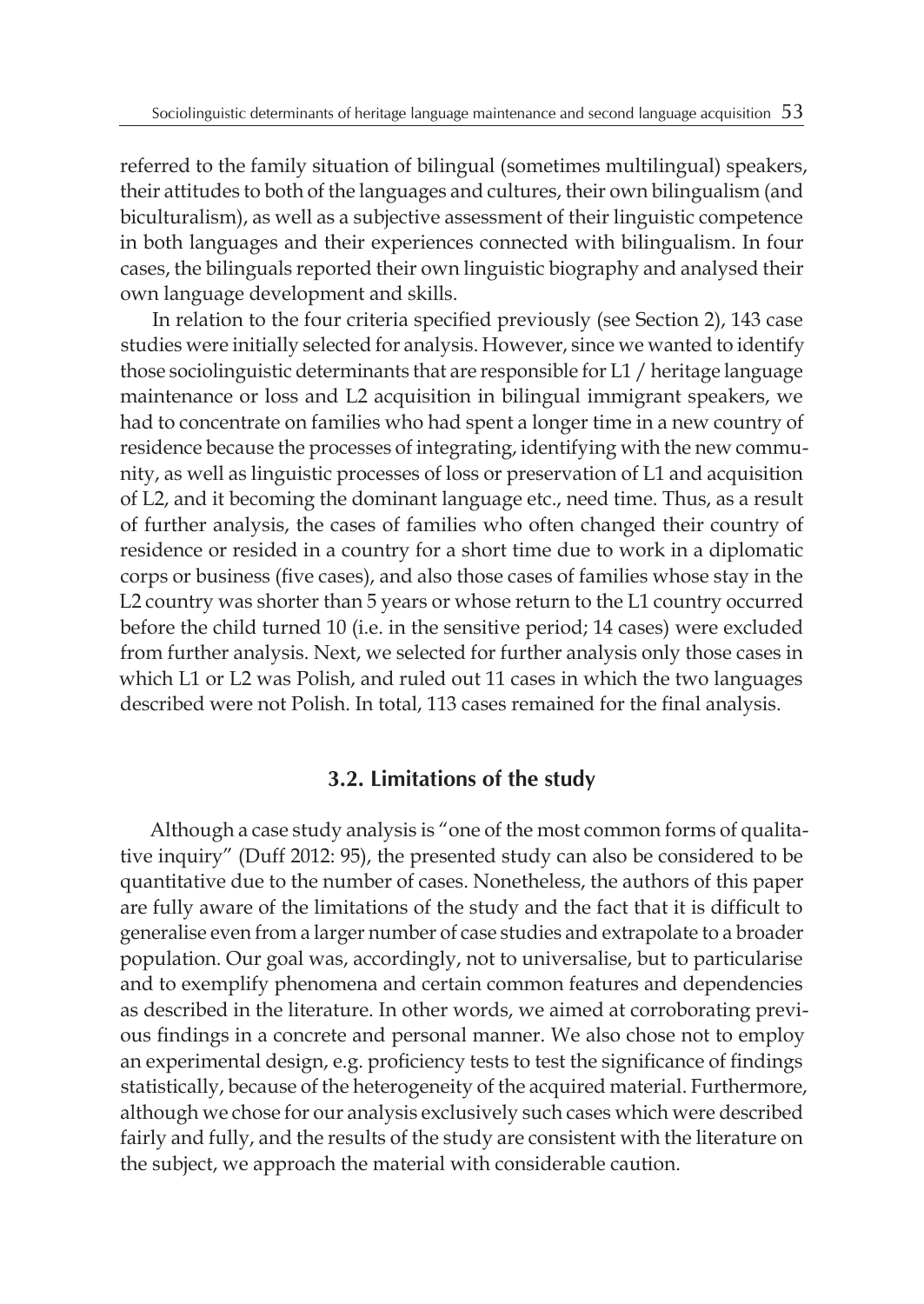#### **3.3. Quantitative analysis**

The quantitative analysis of the 113 case studies, performed in terms of the parents' countries of origins and the family's country of residence, reflects the two distinct directions: emigration of Polish families and immigration to Poland. Out of the 113 cases, there were 89 cases of Polish families emigrating to other countries and 24 cases of families which came to live in Poland. Most Polish families emigrated to English-speaking countries such as: the USA (21), Great Britain (12), Canada (10), Ireland (4), Australia (1) and Kuwait (with English as L2 – 1 case) – a total of 49 cases. The second most popular choice for Polish families were German-speaking countries such as: Germany (17) and Austria (2) – in total 19 cases. Further in the ranking were French-speaking countries such as: France (7) and Belgium (2) – 9 in total, and then Italy and Norway (4 each), followed by Denmark, Finland, Spain and China (with Russian as L2) – with 1 case per country.

With regard to emigration to Poland, there were cases of families coming from Ukraine – 7 cases, and 1 further case where L1 was not the Ukrainian language but Russian (8 cases in total), from Russia – 3 cases (one of them from contemporary Azerbaijan, former Soviet Union, L1 = Russian), Belarus – 2 cases with Russian as L1, Vietnam – 3 cases, Armenia – 3 cases, Mongolia – 2 cases, Chechnya – 2 cases, and Serbia – 1 case.

#### **3.4. Qualitative analysis**

In all the analysed cases, L2 – as the national language of the destination country – was considered a relatively more prestigious language than L1. The relative social prestige of the two languages, L1 and L2, stems from the mutual relations between both social groups – the L2 social majority and the L1 social minority – primarily in the dominance of one group over the other and in the socioeconomic status and appropriate cultural background of both groups (cf. Ben-Zeev 1977: 33; Aleemi 1991: 164), as well as in the importance of the languages in the international arena (e.g. the high prestige of English as a modern *lingua franca*). These relationships are reflected in the media and education and have a strong impact on the attitudes of group members – including the bilinguals who were the subject of analysis, their families and their social environments – towards both of the languages and cultures. In the analysed case studies, L2, with more relative social prestige than L1, was, according to the relevant literature (cf. Ben-Zeev 1977; Cummins 1982; Arnberg 1987; Skutnabb-Kangas 1987; Aleemi 1991 etc.), more prone to dominate L1. It can also be assumed in our study that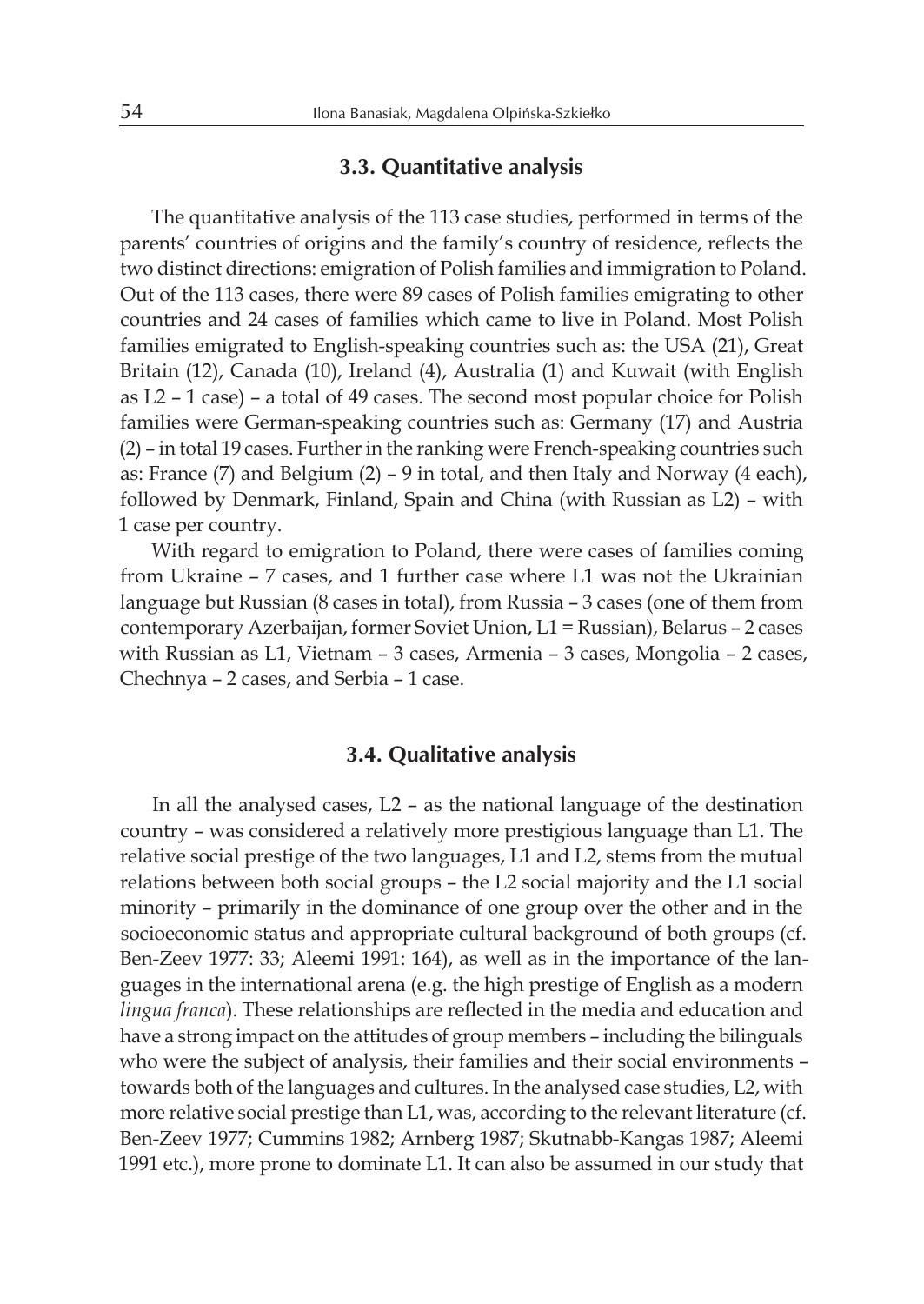the bilingual persons will identify more with the L2 culture than with the culture of the country of their parents' origin (L1 culture). This analysis should help to answer the question of whether this is really the case.

The qualitative analysis was performed in terms of:

- 1. Identification with L1 and L2 understood as an emotional bond with the respective language and culture and a sense of belonging to the respective community;
- 2. Language competence in L1 and L2;
- 3. The role of L1 formal learning, especially development of reading and writing skills in L1 (despite education in L2);
- 4. Parental support in L1 and L2 development, e.g. the amount and quality of contact with L1 users, as well as the attitudes of the bilinguals' parents, relatives, and peers to their bilingualism.

All these aspects will be described in the following sections.

### 3.4.1. Identification with L1 and L2 – language and culture

The analysis confirmed that the issue of the identity of bilingual persons with a migrant background is extremely complex. Generally, it can be stated that the bilinguals in this study identified with the language and culture of the social majority (L2) in almost 100% of cases, as shown by Duc (case study (CS) by J. Mechlińska), who said: "I am Polish, Ireceived Polish citizenship and I fully identify with Polish culture. My parents are Vietnamese, that is why I can speak Vietnamese and I know the culture of the country, but I do not recognise it as my own and sometimes I do not understand it"3 . However, it must be stressed that Duc, in making such a confession about his identity, could be viewed as an exception. In most cases, the bilingual individuals avoided making an open statement regarding whether they identified or not with both their heritage language / culture and their L2 together with the culture of their country of residence. In 13 cases, the bilinguals declared full identification with the L2 community and culture, as the community and culture they grew up in, e.g. Karolina (CS by M. Kamela), who said that she "owed much to France, and the person she now was 'had been shaped' there". Some bilinguals were conscious of the change in their identity that occurred when moving from identifying with the language and culture of their origin country towards identifying with the language and culture of the country of their current residence, like Gabriel (CS by A. Skowy-

<sup>&</sup>lt;sup>3</sup> All translations of statements by bilingual persons in this study were made by the authors of this paper.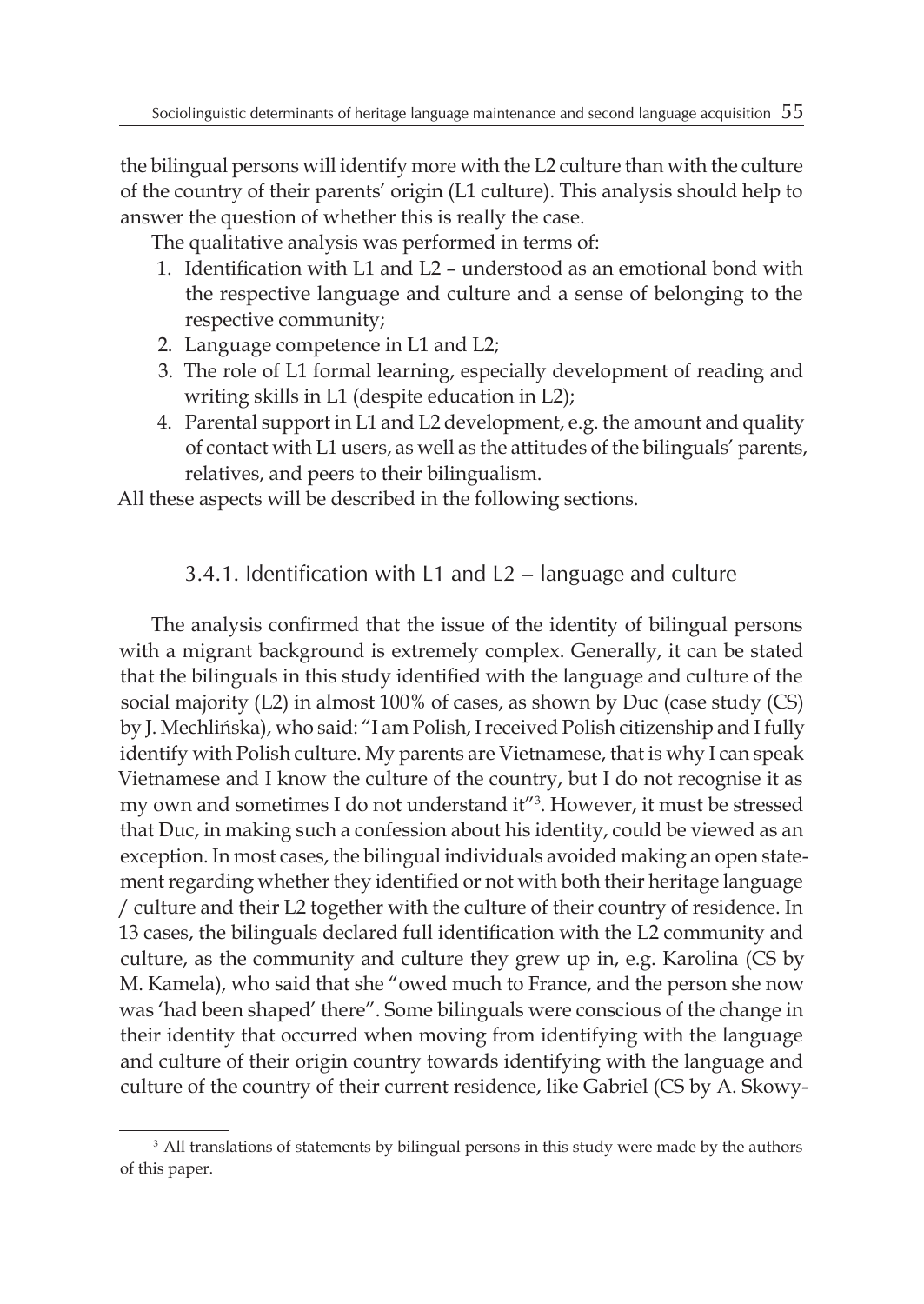ska), who repeated in his interview a couple of times: "when I was young I was Polish, now I am French".

Sometimes the identity formation process in bilingual people was associated with some painful and unpleasant experiences. Seweryn (CS by P.K. Pełszyk) reported that his peers in a Belgian school "laughed at him because of his [Polish] roots". Under the influence of this, he ceased to use his L1 completely during his teenage years, even when communicating with his sister. Only at university did he change his attitude towards the Polish language (and culture), but he still maintained that "being a Belgian is more prestigious than being a Pole". Interestingly, our analysis showed that unpleasant experiences related to the bilinguals' origin did not affect their sense of identification with the second language and culture (see 3.4.4.). The above-quoted Duc from Vietnam (immigrated to Poland at the age of 1) experienced, for instance, "several unpleasant racist situations" on the part of the children in his kindergarten. Despite these experiences, he fully identified with his L2 and the Polish community and culture. In several cases, a strong bond with the L2 country was maintained even after returning to the country of origin. This was the case with Kasia (CS by M. Grudzińska), who, after returning to the L1 country (Poland), declared that she wanted to return to the L2 country "as soon as possible". This sense of belonging to the L2 community could also in some cases be a source of unpleasant experiences, such as in the case of Karolina (CS by O. Kaliska), who faced alienation after returning to the L1 country (Poland) on the part of her peers who believed that "she considered herself better than them".

The above examples of Seweryn, Kasia and Karolina show an interesting point that our analysis revealed. They demonstrate that the sense of identification with the L2 country and L2 culture – as was shared, as mentioned above, by almost all of the bilingual respondents in our analysis – should often be deduced not on the basis of explicit declarations by a bilingual person, but from indirect premises contained in his or her statements. In spite of the absent declarations, bilingual persons' identification with the language and culture of their country of residence can nonetheless be distinctly inferred from their declared life plans regarding further education and career, a lack of willingness to change where they reside, e.g. return to the L1 country, etc.

Equally important, in no more than 12 out of 113 cases did the bilinguals state that they identified with their heritage language and culture (e.g. Daniel, CS by A. Jamróz; Samuel, CS by M. Marcjanik). In such cases, however, further analysis showed that those declarations should be treated with caution. Five out of those 12 bilinguals declared that they did not stay in "much" contact with their L1 country (in 4 cases – with Poland and in 1 case – with Ukraine)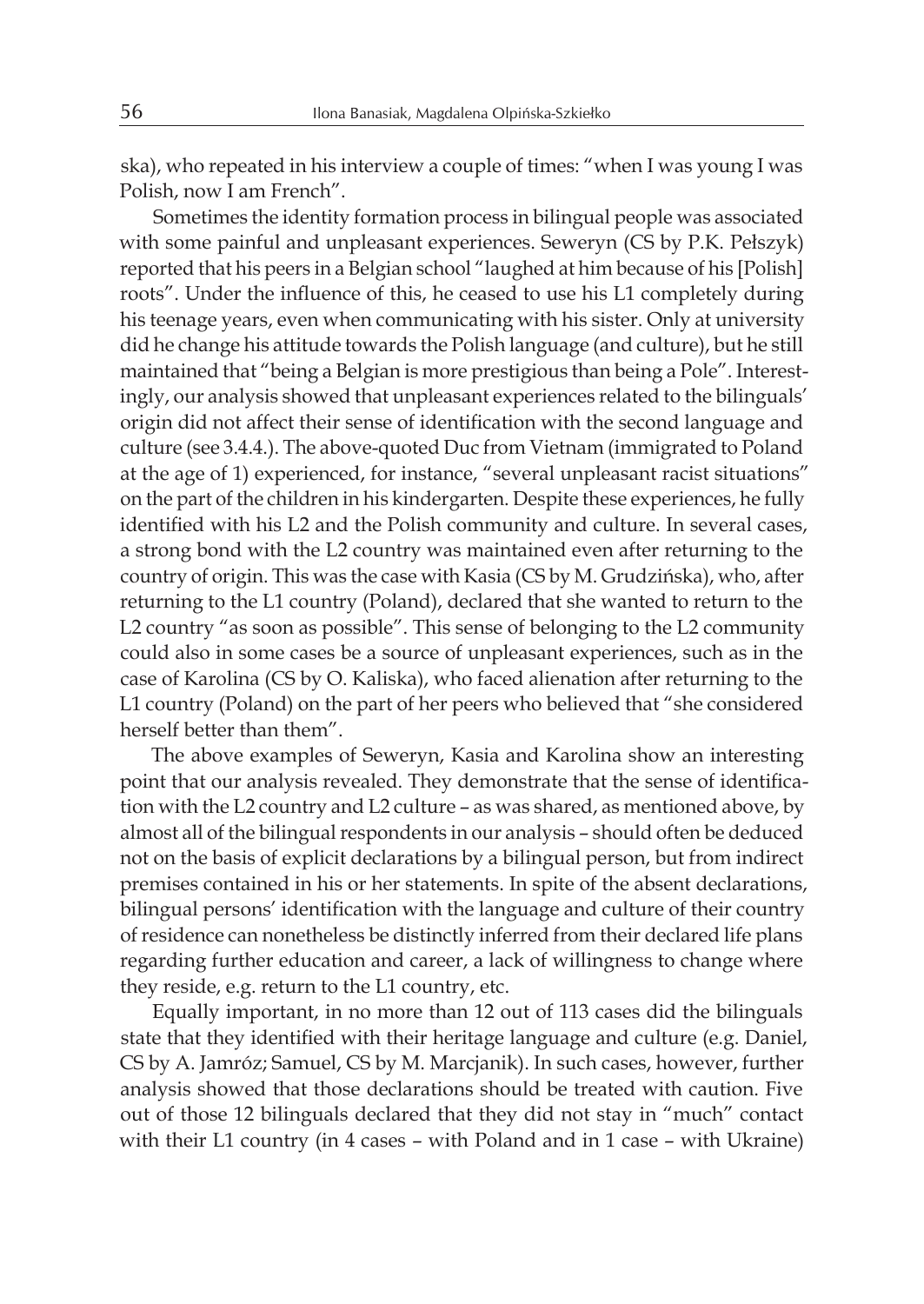and did not plan to visit it. In one further of these 12 cases, the bilingual person (Armenak, CS by W. Malinowska) admitted that he "had little contact with the [Armenian] culture, as no one in his family had paid any attention to it". In another case, the bilingual person (Maria, CS by M. Sadowska) stated that only "a certain bond" connected her with her L1 country (Ukraine), and another bilingual person (Marion, CS by M. Onuczyńska) declared an attachment to Polish (L1) culture and language but at the same time she stated that she felt German (German was her L2). It seems that here it can also be inferred more from the premises concerning the bilingual persons' private life and career choices than from the (few) statements made by them regarding their attitudes towards their heritage language and culture. This time, however, our analysis showed that in most cases relations with the country of origin were much weaker than with the country of residence.

Our analysis also revealed that the connection with, or interest in, one's heritage language and culture in bilingual individuals – regardless of direct or indirect declarations of identification with it or regardless of the lack of such declarations – almost always showed itself indirectly, as e.g. in the case of Maria (CS by M. Grochowalska), who decided to study Polish philology (in Germany) as an additional subject (*Nebenfach*) despite her limited knowledge of the Polish language (her L1), or Solomija (CS by B. Kramar), who declared that she wanted to speak to her prospective children in Ukrainian – her L1 – in spite of not having much contact with Ukraine.

Significantly, a surprisingly low number of bilingual persons, as few as 3 out of 113 cases, declared equal and full identification with L1 and L2 as well as with both cultures without any doubt or reservations (although one of them – Maciek, CS by J. Krupinska – later changed his attitude and stated that, after coming to live in Poland – his L1 country – as an adult, he realised that he had "never felt Canadian"). What is more, bilinguals also very rarely admitted that they felt no ties or that they did not identify with their languages and cultures. Only in 3 out of 113 cases did the bilinguals openly say that they did not identify with their heritage language and culture (in 1 case the bilingual person changed his attitude after coming to his L1 country, Poland, for a longer stay with his relatives – Mike, CS by K. Mazalewska). One of these people (Weronika, CS by J. Bernach) reported that she did not identify with any language and culture for a long time, but after many years she finally identified with her L2 (German). Accordingly, only four bilingual persons stated directly that they did not identify with their second language and culture. One of them, "a bilingual woman" (CS by A. Kucharska), referred, for instance, to her L2 country – Poland – as "only the country where her parents earn money".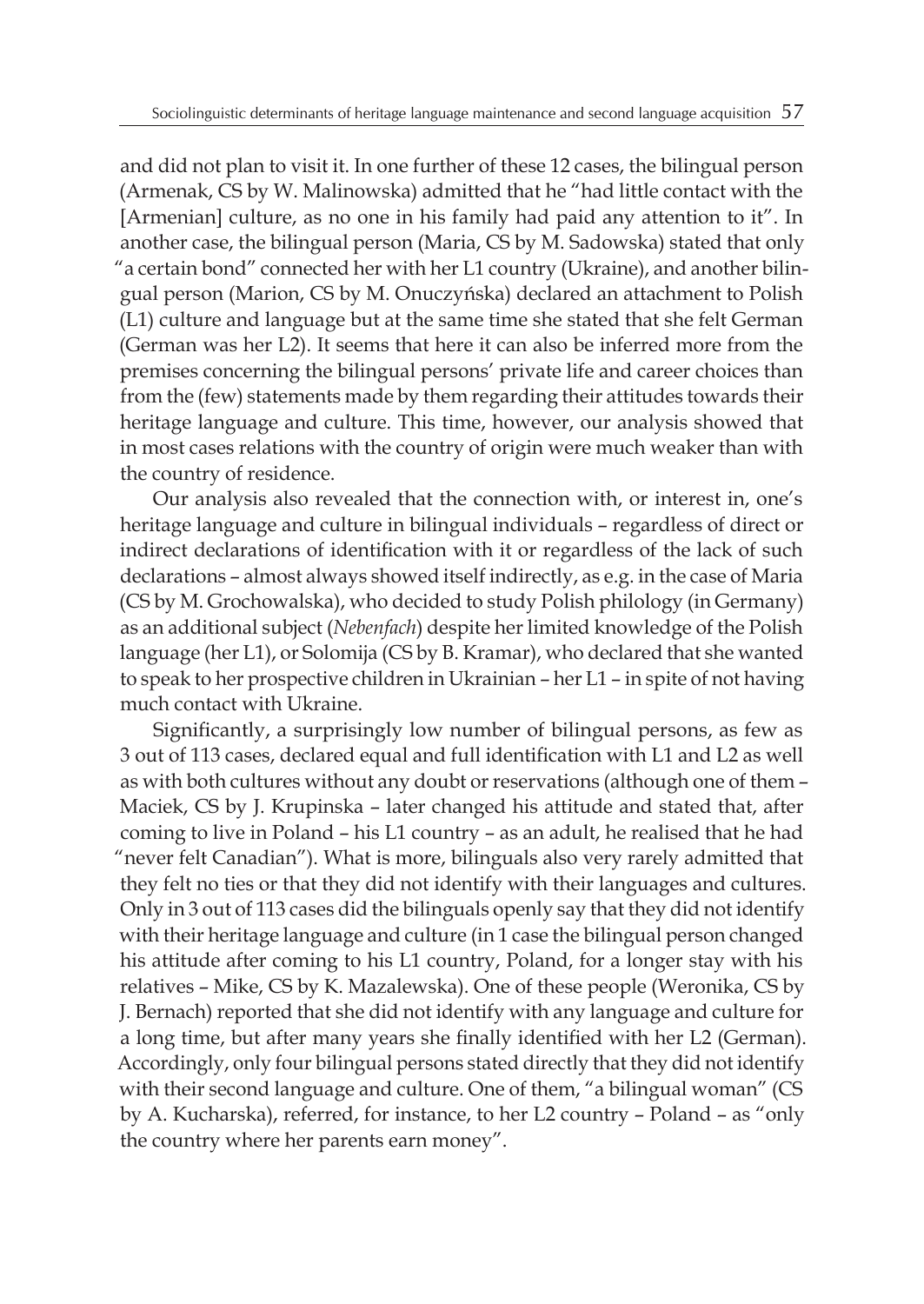#### 3.4.2. Language competence in L1 and L2

In almost all cases, the bilinguals reported their competence in L2 as equivalent to the competence of native speakers of the respective language and stated that their L1 was their weaker language. In a mere three cases did the bilingual subjects estimate their language competence as "not fully developed either in L1 or in L2". By contrast, only in one case – Maryna's (CS by A. Castillo Lozano), who went to university in both countries – can the L2 and L1 competence be viewed as fully developed and equal. Admittedly, in another three cases, the bilinguals also estimated their competence in L1 and L2 as being equal, but it seems that one should approach the self-assessment of language competence in these cases with an abundance of caution, given their reported limited contacts with L1 speakers outside the family, lack of L1 education and insufficient L1 experience in their professional lives. In six cases, the bilinguals subjectively estimated their L1 competence as being even higher than their L2 competence, but again, one should approach the self-assessment of language competence in at least three out of these six cases with caution. The other three cases were cases of people who returned (as teenagers or adults) to Poland and were living there.

Apart from those exceptional cases mentioned above, in the vast majority of bilingual immigrant speakers L2 is their dominant language. The dominance of L2 is reported by bilinguals even when they came to the L2 country relatively late (e.g. at the age of ten) and even though they received formal instruction in L1, were motivated to learn L1, were hard-working (both children and parents) and received support from their parents and other persons.

Language deficiencies in L1 were reported by bilinguals in 26 of the analysed cases. Siergiej (CS by S. Novikov), who attended a Russian school in Poland from Grade 1 to the "Matura" school-leaving exam, found shortcomings in his "specialist language" knowledge, i.e. terminology concerning the content of school subjects. In addition to specialised language, the bilingual persons (in addition to Siergiej, two others) felt clearly that they were deficient in reading and writing skills in L1, sometimes even despite the fact that they had returned to Poland (e.g. Agnes, CS by K. Brożyna). In 18 cases, the bilinguals reported that they had only developed oral skills in L1 but not literacy. Ngoc Anh (aka Ania, CS by Z. Gawrońska) said, for instance, that "she was able to read and write [in Vietnamese] at a child's level in primary school". Oksana (CS by I. Muravytska) said that she could read in Ukrainian but could not write, and Link (CS by A. Rybak) stated that she could only count in Vietnamese, but all other language processing took place in her L2 (Polish). In two cases, the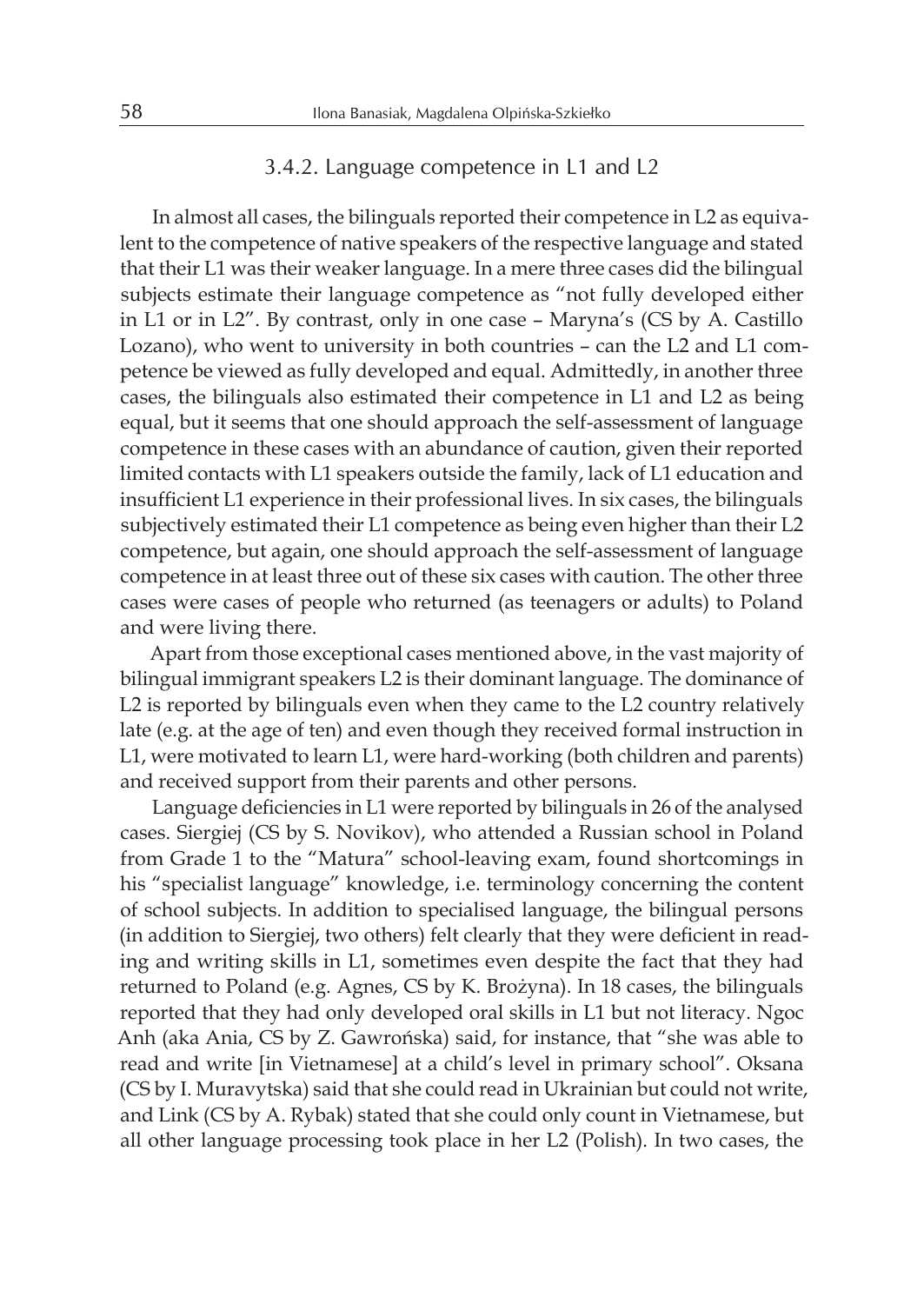bilingual subjects reported that they spoke L1 with an L2 accent: Ania (CS by J. Dobrzyńska) spoke Polish with a German accent and the above-mentioned Ngoc Anh / Ania spoke Vietnamese with a Polish accent. Moreover, the bilinguals often felt that "they could not find the right words" in L1. They often completed their sentences with words in L2 and sometimes also made grammatical errors. A. Smolak described in her case study the case of "her bilingual cousin", saying "I noticed during the conversation that all the sentences that my cousin formulated were similar in structure […]. This made her statements in Polish rather monotonous, their structure sometimes unnatural and artificial […] her utterances in this language are much poorer in terms of style". In another case, that of Viktoria (CS by S. Ciach), it was even reported that there was a frequent "mixing of languages" in adulthood.

# 3.4.3. The role of formal instruction in L1

The role of formal learning of L1, and studying in L1 (despite being educated in L2), especially the development of reading and writing skills in L1, proves to be the most important factor in maintaining L1 competence. Our qualitative analysis revealed that the issue of whether the bilingual people received formal instruction in L1 had more influence on the maintenance of their L1 than the age of immigration. In many cases, the bilingual subjects reported that they were taught literacy and received formal instruction in how to use L1. Many of them admitted that reading and writing in L1, as well as being taught L1 grammar and spelling – either at home (most often by their mothers, though sometimes by grandmothers or private tutors) or in the form of additional classes – resulted in a great improvement in their language skills. In three cases, the bilingual persons learnt to read in L1 on their own: Lejla (CS by A. Mijas) learnt to read Cyrillic at the age of 8–9; Anna (CS by A. Lantner-Rypień) used the famous Polish primer by K. Falski to develop reading skills in Polish; and Jan (CS by N. Hrechukha) acquired the same skill at the age of 15–16.

Although they were aware of the importance that the development of reading and writing skills had for their heritage language, in many cases bilingual individuals felt it was a huge and unwanted burden and stated that they did not want to attend L1 classes. The most common reasons for this were:

– the classes took place at weekends or in the afternoon – "when other children were having fun, the bilinguals had to go to school" (Klaudia, CS by K. Topolewska);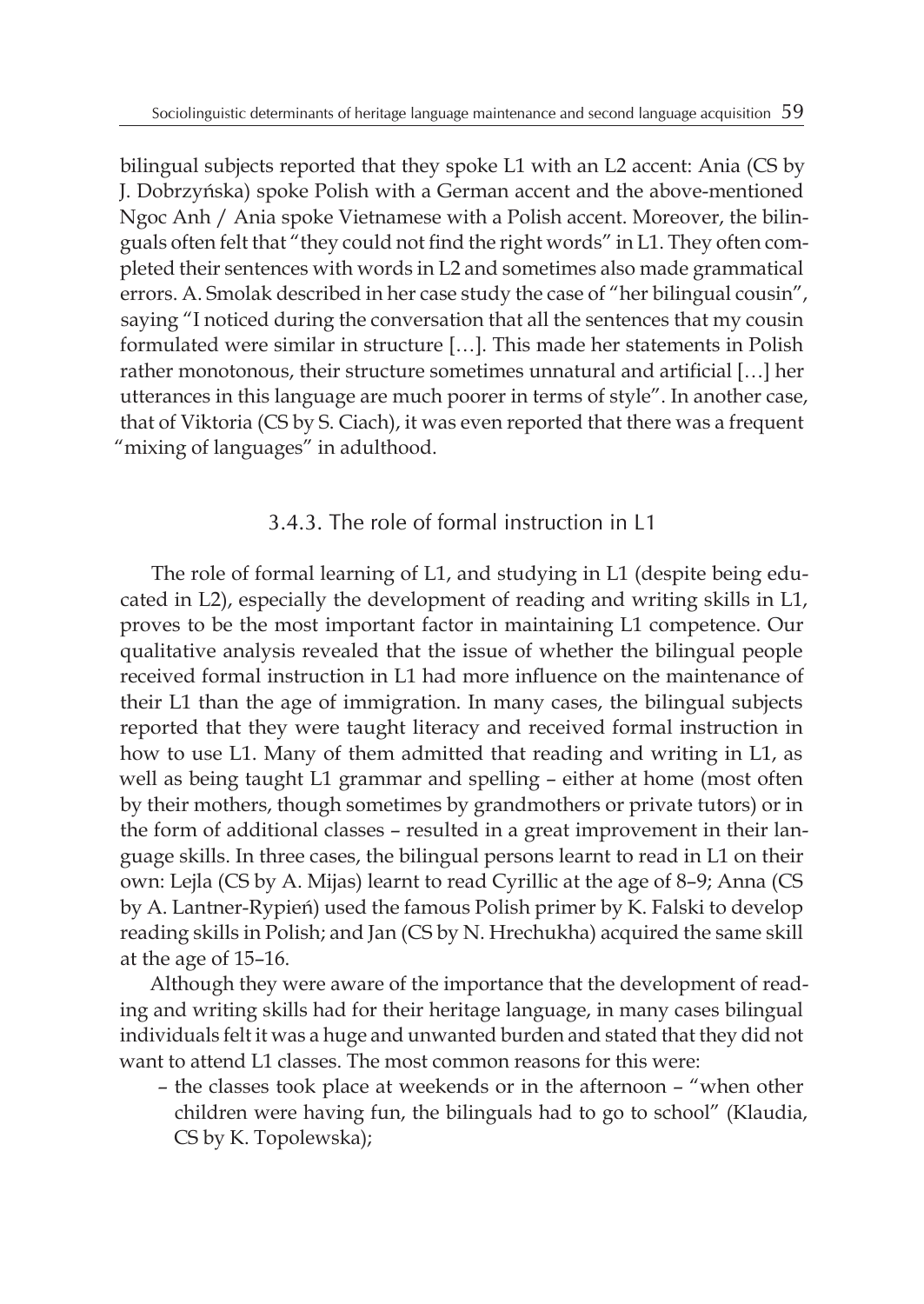- a "double load", e.g. obligatory reading at the regular L2-school and obligatory reading in L1 (Samuel, CS by M. Marcjanik);
- a lot of work and strict, demanding teachers (Agata, CS by E. Rudnik);
- the lack of parental support (Wiktoria, CS by N. Zagórna);
- no sense of making headway in learning L1 (Kasia, CS by N. Truszkowska);
- the boring content to be learnt (Karolina, CS by J. Maleszewska).

#### 3.4.4. Parental support in L1 and L2 development

There were some single cases among the analysed case studies in which parents did not support their children in acquiring the linguistic skills either in L1 or in L2 – like, for instance, the above-mentioned Jan (CS by N. Hrechukha), who learnt to read in his L1, Polish, himself. However, in most cases, parents actively supported L1 development in their children. The actions taken by the parents to support L1 development are listed below:

- using L1 at home, almost in all cases (a few exceptions will be discussed below);
- attending additional classes in L1 reported in 26 cases, and in one case parents organised an L1 (Armenian) school by themselves (Arman, CS by V. Piskova);
- visiting L1 country during the holidays (to see grandparents, cousins etc.), from two weeks to two months – reported in 21 cases; in one case, a friendship with a female cousin significantly improved the bilingual person's L1 knowledge (Dawid, CS by K. Koziara);
- watching TV (e.g. cartoons, films) in L1 reported in 13 cases; in three cases – additionally, listening to the radio or music;
- visiting L1 speaking relatives for a longer period of time (e.g. grandparents, cousins) – reported in ten cases;
- reading books in L1 reported in seven cases; in two cases additionally, reading newspapers and magazines;
- communicating via the Internet (e.g. Skype) reported in six cases;
- teaching the children to read and write in L1 at home reported in six cases;
- going to church (five cases Catholic, one case Orthodox) or taking Catholic religion classes – reported in six cases;
- contacting L1 speaking relatives, friends and acquaintances in the L2 country – reported in four cases;
- taking part in summer camps or summer play groups (half a day) in the L1 country – reported in three cases;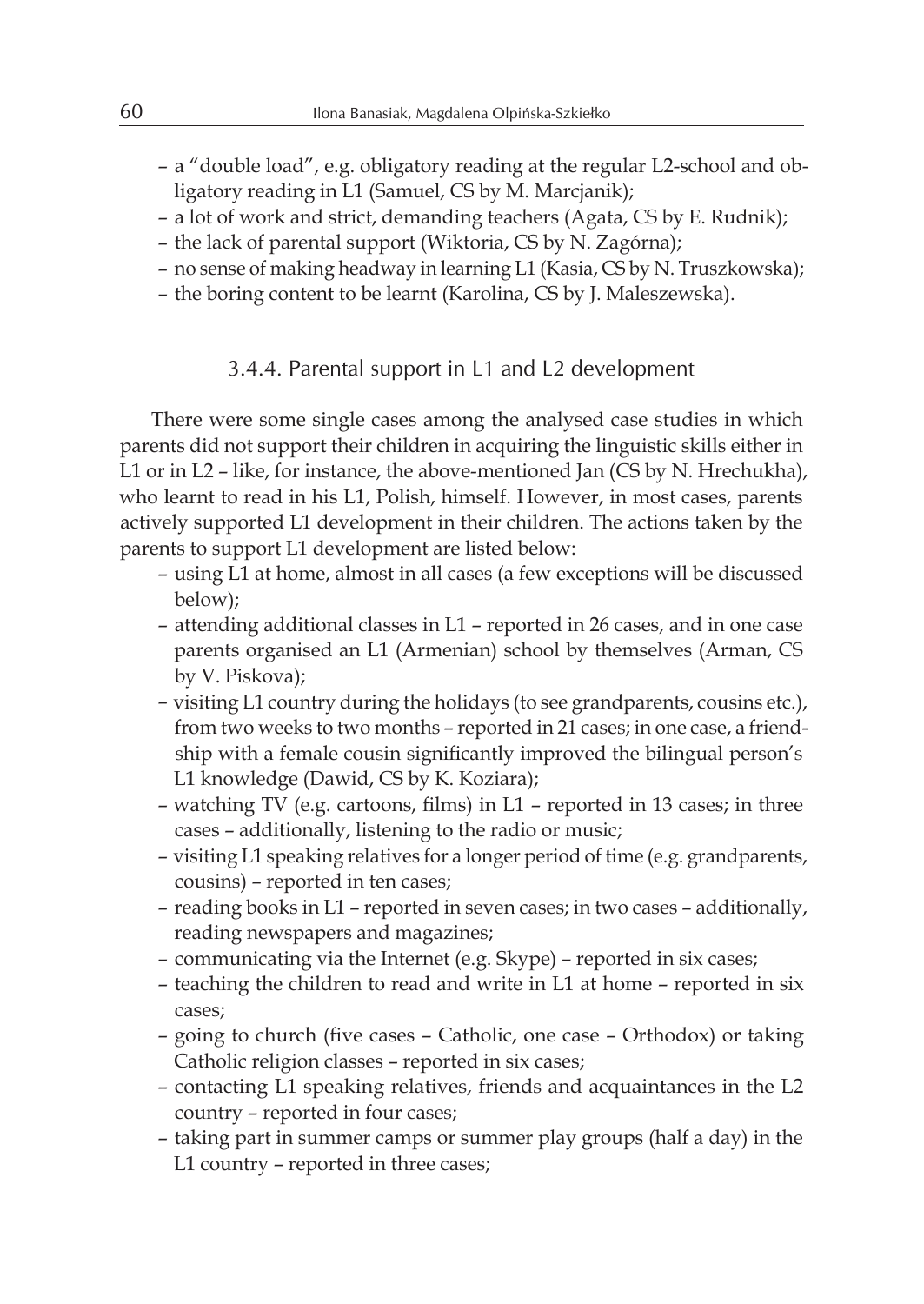- cultivating L1 cultural traditions, e.g. celebrating festivals (in one case always coming to the L1 country – Poland – to celebrate Christmas and Easter) – reported in three cases;
- hiring a private L1 tutor reported in two cases;
- hiring an L1-speaking nanny at home reported in two cases;
- making use of an Internet school ("Libratus") for Polish children abroad reported in one case, and
- playing board games reported in one case.

In most cases, the family language was L1 (sometimes because parents did not know L2), but in almost all cases (with only three exceptions – see below), L2 was also present in the daily life of the family in one form or another. Very often the parents did not pay attention to which language the children answered them in when they were addressed in L1. In most cases, the parents also accepted the children using L2 in communication between siblings.

The ways in which families dealt with their language policies and bilingual practices were very diverse. At one end of the scale, in three of the cases analysed, the parents did not accept the use of L2 at home (in all three cases, the parents' behaviour did not prevent L2 domination in the children):

- in Duc's case (CS by J. Mechlińska), his parents forbade him to use L2 at home after they realised that his competence in Vietnamese was much weaker than in Polish;
- in Ngoc Anh / Ania's case (CS by Z. Gawrońska), her father accepted the use of Polish, or even used it himself, while her mother "shouted at the father on those occasions";
- in Agata's case (CS by J. Adamowicz), her Polish parents in Canada did not answer the children (siblings) when they addressed them in English instead of Polish.

At the other end of the scale, in a few cases (e.g. Alisa, CS by A. Pogodina; Ania, CS by J. Dobrzyńska), the parents decided to use only L2 at home in response to "communication problems in the kindergarten" and, in one case, they did not want "to bother their child" with L1 (Claudia, CS by E. Fokt). In a few additional cases – interestingly in the cases of families who emigrated to German speaking countries – the parents were initially inclined to abandon L1 as the family language, but regretted it and tried to overcome that situation later, i.e. by refusing to use L2 at home (e.g. Claudia, CS by E. Fokt; Pawel, CS by N. Szymańska; Wojciech and Natalia, CS by K. Rzepka). Such behaviours resulted in considerable emotional problems in the children and had significant consequences in their later life. One such consequence is presumably the fact that Wojciech, who married a Pole and came to live in Poland, did not want to bring up his children bilingually – in Polish and German – although the latter was his dominant language.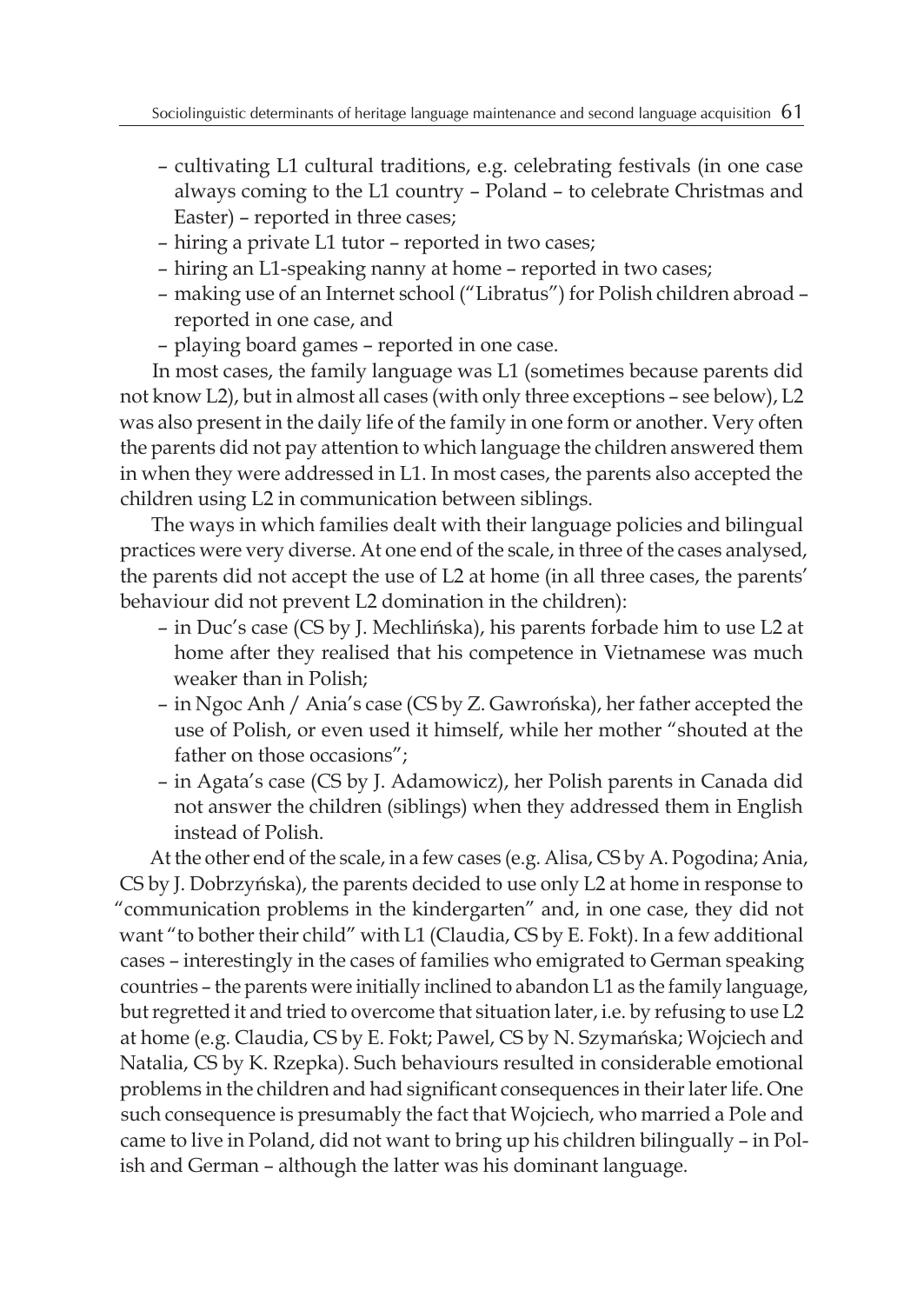In 14 cases, the parents used varying proportions of L1 and L2 in communication at home, but it did not seem to be a purposeful and consistent attempt because, as the bilinguals themselves judged in their own reports, this happened either "without a clear schedule" (Maciek, CS by M. Onuczyczyńska), only "depending on the situation" (Olivier and Sara, CS by W. Tokaj), or "on occasions" (e.g. Mike, CS by K. Mazalewska). Sometimes "[the parents] tried to speak Polish at home" (Martin and Nicole, CS by K. Lipka, underlining by the authors) or they spoke L1 at home as a rule, but "they sometimes abandoned that rule" (Karolina, CS by A. Czerwińska-Trzaskowska).

In some additional cases, the parents deliberately supported the development of L2 in their children by:

- hiring an L2-speaking nanny (six cases, e.g. Adam, CS by M. Siwek he had an English-speaking nanny);
- introducing the teaching of L2 at home in five cases by the mother (two English, two German, one French, e.g. Gabriel, CS by A. Skowyska), in four cases – by both parents (one Finnish – Krzyś, CS by J. Krueger, one Italian – Ela, CS by N. Dąbrowska, one German – Adam, CS by J. Popławska and one English – Klaudia, CS by K. Topolewicz), and in one case by the father (Eva, CS by M. Skwirosz).

All of the parents' multilingual policies and practices listed and discussed above reflected their attitudes towards their children' bilingualism and towards both their languages and cultures. The parents also directly influenced the attitudes of their bilingual offspring themselves. Both positive and possibly negative attitudes of the bilinguals also resulted from experiences they gained in the surrounding environment, especially among their peers. As many as 13 bilingual individuals reported experiencing feelings of alienation, isolation, humiliation, desperation as well as others' negative feelings towards them or even open discrimination (at least this many admitted this openly in the analysed case studies). Two more bilingual subjects, Olivier (CS by W. Tokaj) in Germany and Mikołaj (CS by A. Gozdur) in Norway, reported that they had not experienced direct animosity but they felt bad when their parents talked to them in their L1 (Polish) in the presence of friends. On the other hand, in a mere seven cases the bilinguals clearly indicated that they did not feel they were the subject of prejudice or isolated in any way. In just one case, "a bilingual woman" from Serbia (CS by A. Kucharska) stated that she "felt liked and received support and help" in a Polish school. Another bilingual person, Olek (CS by M. Wilczyńska), who left Poland to live in Norway, emphasised in his interview that the Norwegians treat other cultures with enormous respect and interest. Karolina (CS by A. Czerwińska-Trzaskoma) had a similar impression in relation to Canadians.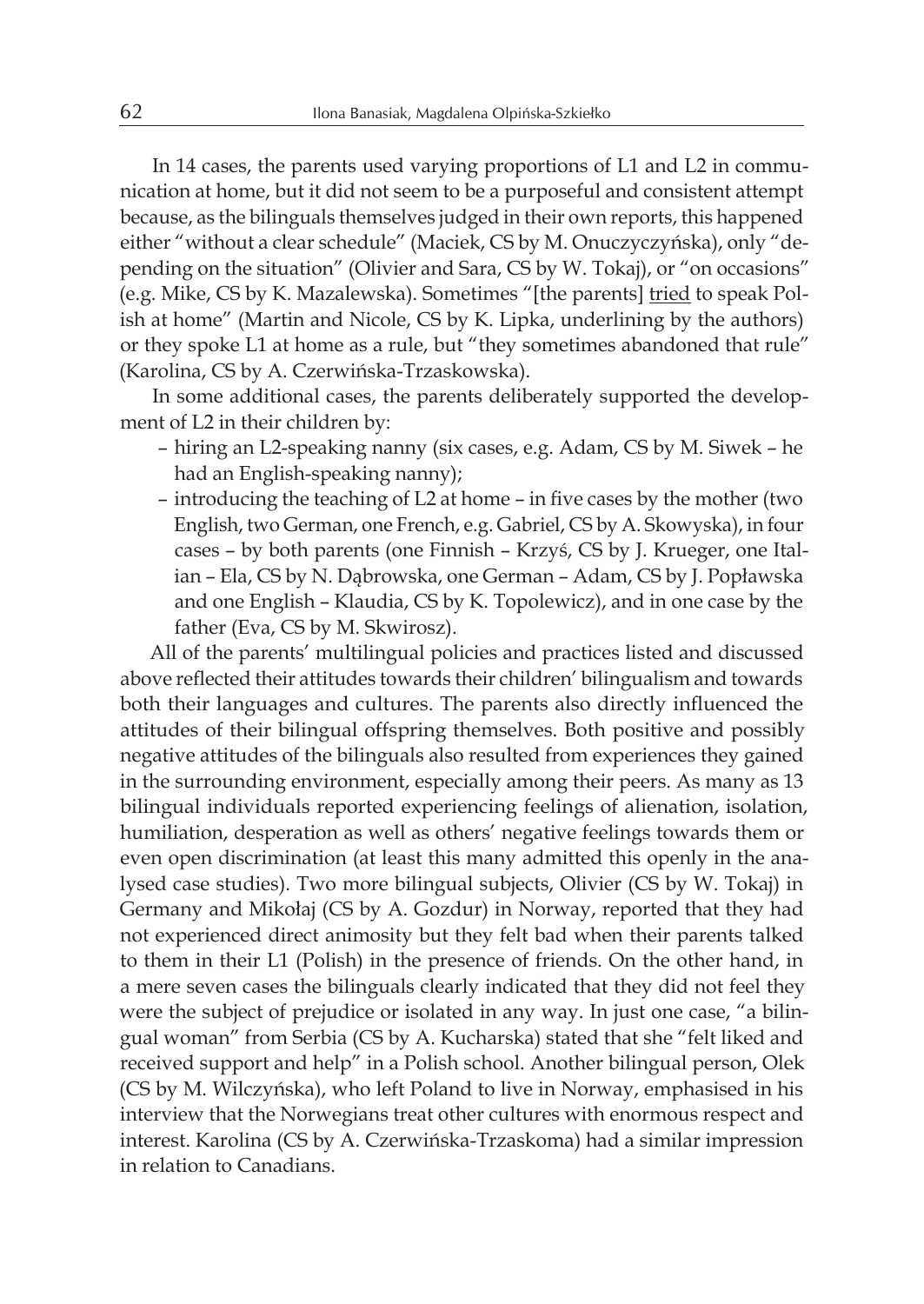#### **3.5. Conclusions**

The analysis showed that the declarations of bilingual people regarding their identification with their L1 and L2, as well as with the cultures of the L1 and L2 countries, did not coincide with the conclusions that could be drawn by analysing their language biographies and their life situations. The analysis showed that bilingual people much less frequently declare identification with the language and culture of their (new) country of residence (the country of their second language – L2) than could be justified based on their life choices as well as private and professional life plans e.g. their choices regarding education (university degrees), professional career, place of residence and possibly changing it, etc. The bilinguals more often declared that they identified with the language and culture of their country of origin (or their parents' origin) – the country of their inherited language – L1 – than could be inferred from their declared life plans. In most cases (with hardly any exceptions), the bilinguals admitted that their language competence in L2 was higher than in L1 (L2 is their dominant language, and L1 their weaker language), and (with a few exceptions) they did not express a desire to move from the L2 country to the L1 country. In many cases, they did not even show any special interest in visiting or having any contact with the L1 country. Despite this, they emphasised how they identified with the culture of the L1 country in several cases. The bilingual people rated their L1 competence higher than an assessment of their language activity (e.g. how often and in which situations they actually use L1) would indicate. It seems that they were inclined to overestimate their language skills as if attempting to adapt to the expectations that, in their opinion, could be put to them as speakers of the inherited language by other L1 speakers. In fact, the language competences of the bilingual people in L1 were very diverse, and their level of L1 proficiency largely depended on the actions they and their families took to support the development of their weaker language. The development of reading and writing competences in many cases especially enhanced their L1 competence.

When it comes to a subjective assessment of their own bilingual competence, the vast majority of the bilinguals exhibited a positive attitude towards their bilingualism. The analysis showed that adults especially appreciated the benefits of bilingualism, although earlier, in childhood, their assessments had varied – in many cases they obviously felt the burden of having a "double portion" of learning – regular schooling for L2, and in L2, and additional schooling for L1, and in L1, often on Saturdays, Sundays or in the afternoons. In a few cases, the bilinguals also recalled situations where they felt discriminated against, based on their origin and their belonging to more than one language and culture. Positive and negative experiences of bilingualism were often reflected in the pursuit, or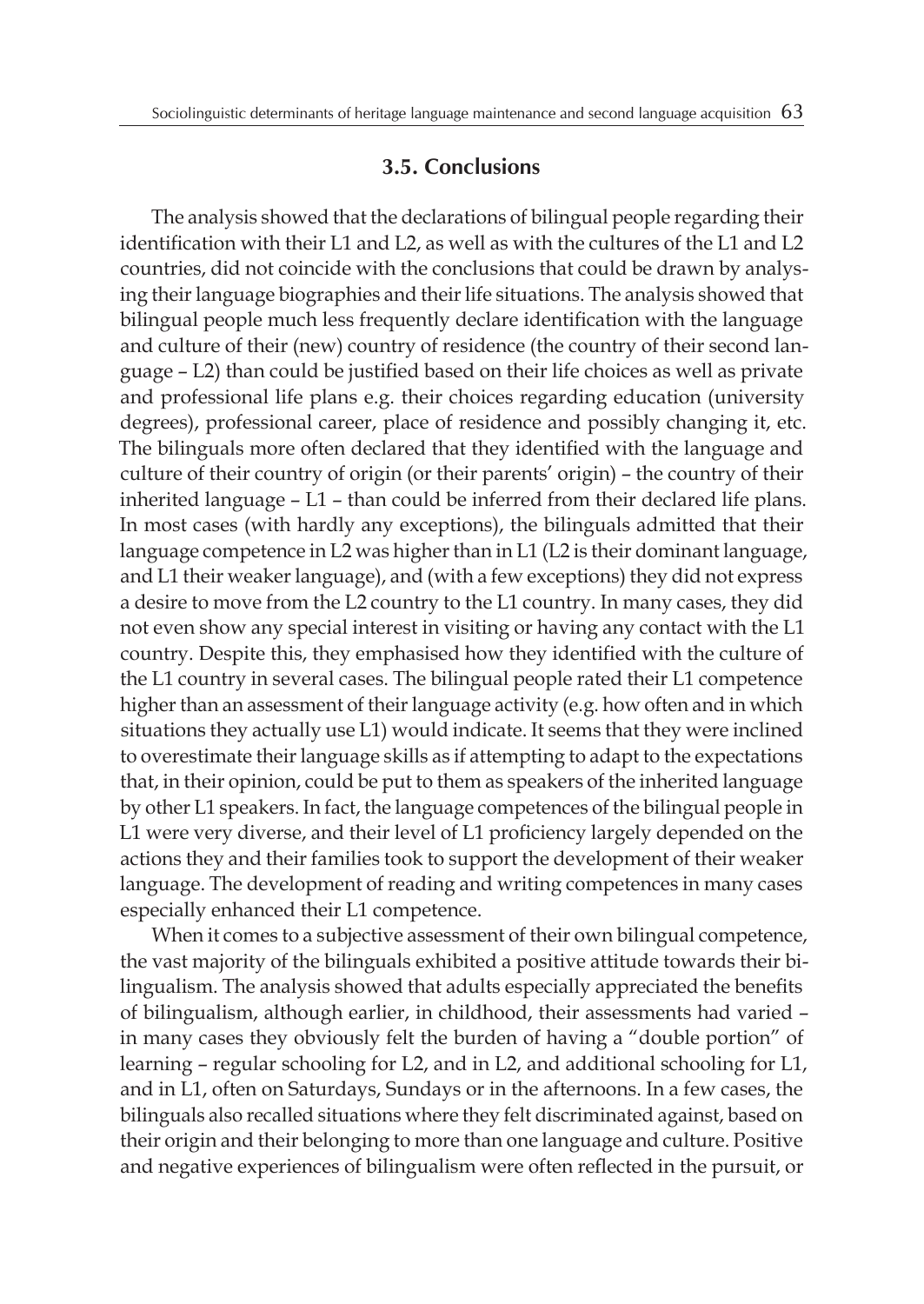abandonment, of raising their own children bilingually. Many bilingual people emphasised that they wished their children to be raised bilingually, but among the case studies analysed there were also those where bilingual people consciously gave up bringing their offspring up in a bilingual fashion.

With regard to the role of formally learning L1, or learning in L1, based on our qualitative analysis, it appeared to be the dominating factor in maintaining L1 competence in bilingual speakers. The findings showed that even the age of immigration had less of an impact on L1 maintenance than receiving L1 formal instruction, especially in terms of reading and writing skills.

Finally, it has to be stated that all the parents of bilingual speakers from our study played an active role in their children's language development. Most parents actively participated in their children's L1 development in a variety of ways, and some of them also supported the development of their children's L2 competence.

#### REFERENCES

- Aleemi, J. (1991). *Zur sozialen und psychischen Situation von Bilingualen*. Frankfurt a. M.: Peter Lang Verlag.
- Arnberg, L. (1987). *Raising children bilingually: The pre-school years*. Clevedon: Multilingual Matters.
- Arsenian, S. (1937/1972). *Bilingualism and mental development: A study of bilingual children in New York City*. New York: College Press.
- Baker, C. (2011). *Foundations of bilingual education and bilingualism* [5<sup>th</sup> ed.]. Bristol: Multilingual Matters.
- Banasiak, I. / Olpińska-Szkiełko, M. (2019). Language use of a bilingual child an analysis of case studies. *Kwartalnik Neofilologiczny, 3*, 479–491. DOI: 10.24425/kn.2019.129909.
- Ben-Zeev, S. (1977). Mechanism by which childhood bilingualism affects understanding of language and cognitive structures. In: P.A. Hornby (ed.), *Bilingualism. Psychological, social and educational implications* (pp. 29–51). New York: Academic Press.
- Bertelle, L. (2018). *Wpływ wybranych czynników emocjonalnych i społecznych na wychowanie dziecka dwujęzycznego w rodzinie mieszanej*. Ph.D thesis defended at the University of Warsaw (WLS UW).
- Bloomfield, L. (1933). *Language*. New York: Holt.
- Cummins, J. (1979). Cognitive academic language proficiency, linguistic interdependence, the optimum age question and some other matters. *Working Papers on Bilingualism, 19*, 121–129.
- Cummins, J. (1982). Die Schwellenniveau- und die Interdependenz-Hypothese: Erklärungen zum Erfolg zweisprachiger Erziehung. In: J. Swift (ed.), *Bilinguale und Multikulturelle Erziehung* (pp. 34–43). Würzburg: Königshausen + Neumann.
- Cvikić, L. / Novak Milić, J. / Aladrović Slovaček, K. (2016). The role of formal language instruction in maintenance of heritage language: The case of the Croatian language. In: S. Grucza / M. Olpińska-Szkiełko / P. Romanowski (eds.), *Advances in understanding multilingualism: A global perspective* (pp. 12–23). Warszawa: Peter Lang Edition.
- De Houwer, A. (2015). Harmonious bilingual development: Young families' well-being in language contact situations. *International Journal of Bilingualism, 19* (2), 169–184.